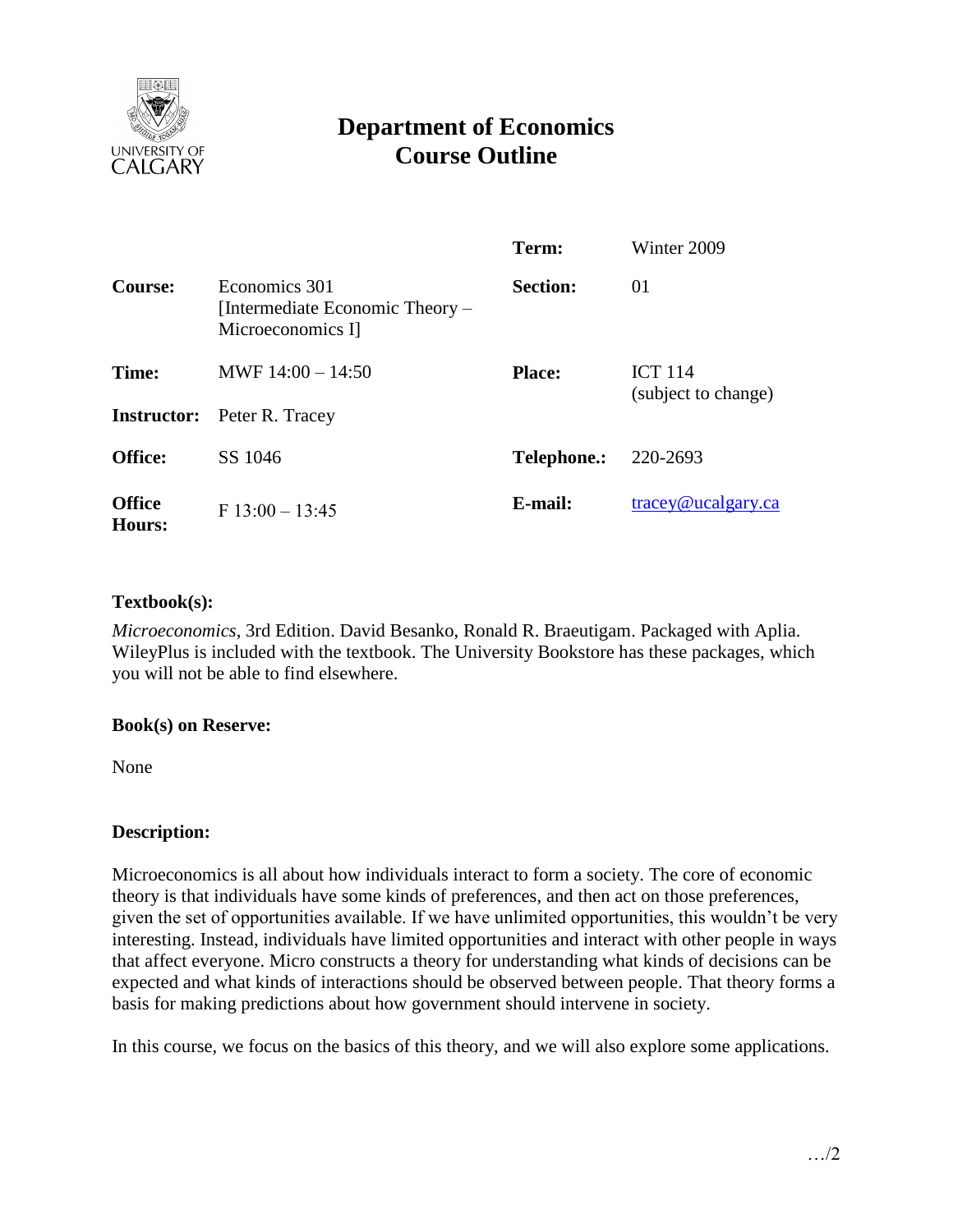## **Course Outline:**

The course will closely follow the textbook in sequence. Some topics may be added or deleted depending on time constraints:

- Chapter 1. Analyzing Economic Problems
- Chapter 2. Demand and Supply Analysis
- Chapter 3. Consumer Preferences and the Concept of Utility
- Chapter 4. Consumer Choice
- Chapter 5. The Theory of Demand
- Chapter 6. Inputs and Production Functions
- Chapter 7. Costs and Cost Minimization
- Chapter 8. Cost Curves
- Chapter 9. Perfectly Competitive Markets
- Chapter 10. Competitive Markets: Applications

For more details on the schedule, login to [www.aplia.com](http://www.aplia.com/) using the login information provided in the textbook/Aplia package sold in the bookstore.

### **Grade Determination and Final Examination Details:**

| Midterm Examination: February 25, 2009                                            | 30%  |
|-----------------------------------------------------------------------------------|------|
| <b>Final Examination</b>                                                          | 40%  |
| Written Assignments: 1. February 4, 2009<br>2. March 16, 2009<br>3. April 1, 2009 | 20%  |
| Aplia Assignments                                                                 | 10%  |
|                                                                                   | 100% |

Assignments, tests and final exams are marked on a numerical (percentage) basis. The marks are then added using the weights indicated above and converted into letter grades. As a guide to determining standing, these letter grade equivalences will generally apply:

| $A+ 97-100 B$          | $79 - 83$ C- | $62 - 66$ |
|------------------------|--------------|-----------|
| A $92-96$ B-           | 76 - 78 D+   | 57 - 61   |
| A- $89-91$ C+ 73-75 D  |              | $50 - 56$ |
| $B+ 84-88$ C 67 - 72 F |              | $0 - 49$  |

If, for some reason, the distribution of grades determined using the aforementioned conversion chart appears to be abnormal the instructor reserves the right to change the grade conversion chart if the instructor, at the instructor's discretion, feels it is necessary to more fairly represent student achievement. Students must receive a passing grade on the final exam to pass the course.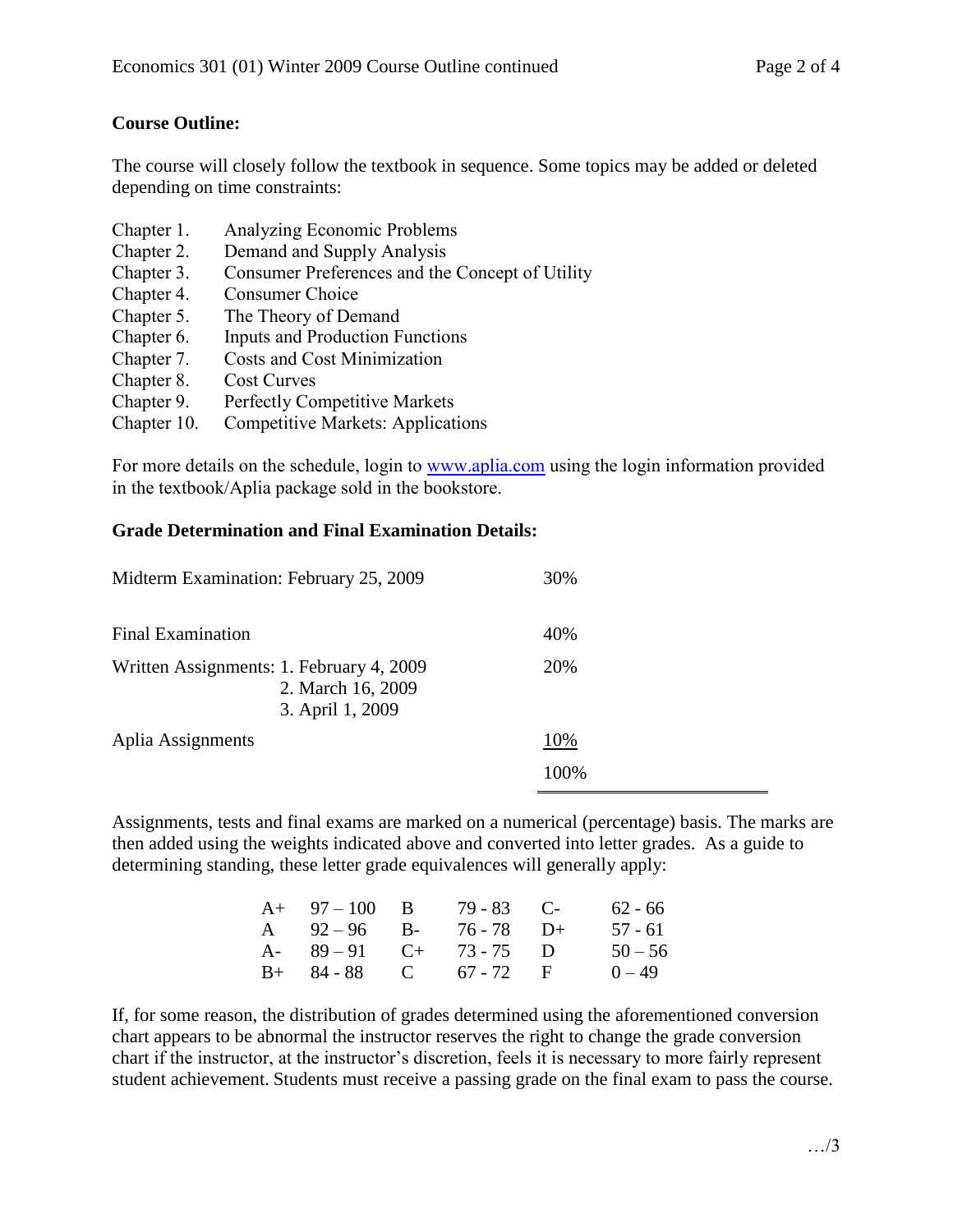Non-programmable calculators are permitted for all exams. The use of a graphing calculator is not allowed. There will be a Registrar scheduled final examination which will be two hours in duration. It will be held in a classroom. The final examination will be comprehensive.

The following information is relevant for the Aplia assignments:

- 1. Due dates for the assignments will be announced on the Aplia site during the first week of the semester.
- 2. Course material dealing with a particular assignment will typically be covered in class at least three days before the assignment is due; thus, assignments can be completed at any time up to and including the due date. Only the best five assignments will count towards your final mark. Given these factors, only situations where someone can document illness or domestic affliction for an extended period (i.e., the entire 3 days prior to the due date) would possibly warrant shifting the assignment weight to the final exam. Furthermore, technical problems can be expected to occur sometimes with computer systems and internet availability, so it may be a good idea to not wait until the last minute to submit your assignment. Technical problems will typically not justify shifting the assignment weight to the final exam.
- 3. Using Aplia, you will be able to complete practice problem sets prior to each assignment. In the practice problem sets, you will obtain immediate feedback as to whether you have answered a question correctly. In many cases you will be provided with an explanation if you have not answered correctly. Your results in the practice problem sets are not counted or reported to the instructor. It is strongly recommended that you do the practice problems related to a particular assignment prior to completing the assignments.
- 4. Emails regarding Aplia should be directed towards the providers of Aplia, or to the teaching assistants (TAs), who will be assigned to this course.

The following information is relevant to the "written assignments": Students will be given at least one week to complete each "written assignment". "Written assignments" may be submitted by groups of up to four students, though each student is responsible for learning the content of the entire assignment. For more detail on the "written assignments", please see page the section entitled *Writing Across the Curriculum* on page 43 of the University Calendar. Late "written assignments" will never be accepted. In cases where there is no adequate explanation for a late or missing "written assignment" a grade of zero will be automatically assigned.

Examinations will include multiple choice questions. Examinations will not be given prior to the scheduled date. A make-up midterm examination will not be given. In cases of documented illness or family emergency, extra weight will be given to the final examination. In cases where there is no adequate explanation for a late or missing assignment, or for missing the midterm examination, a grade of zero will be automatically assigned for that component.